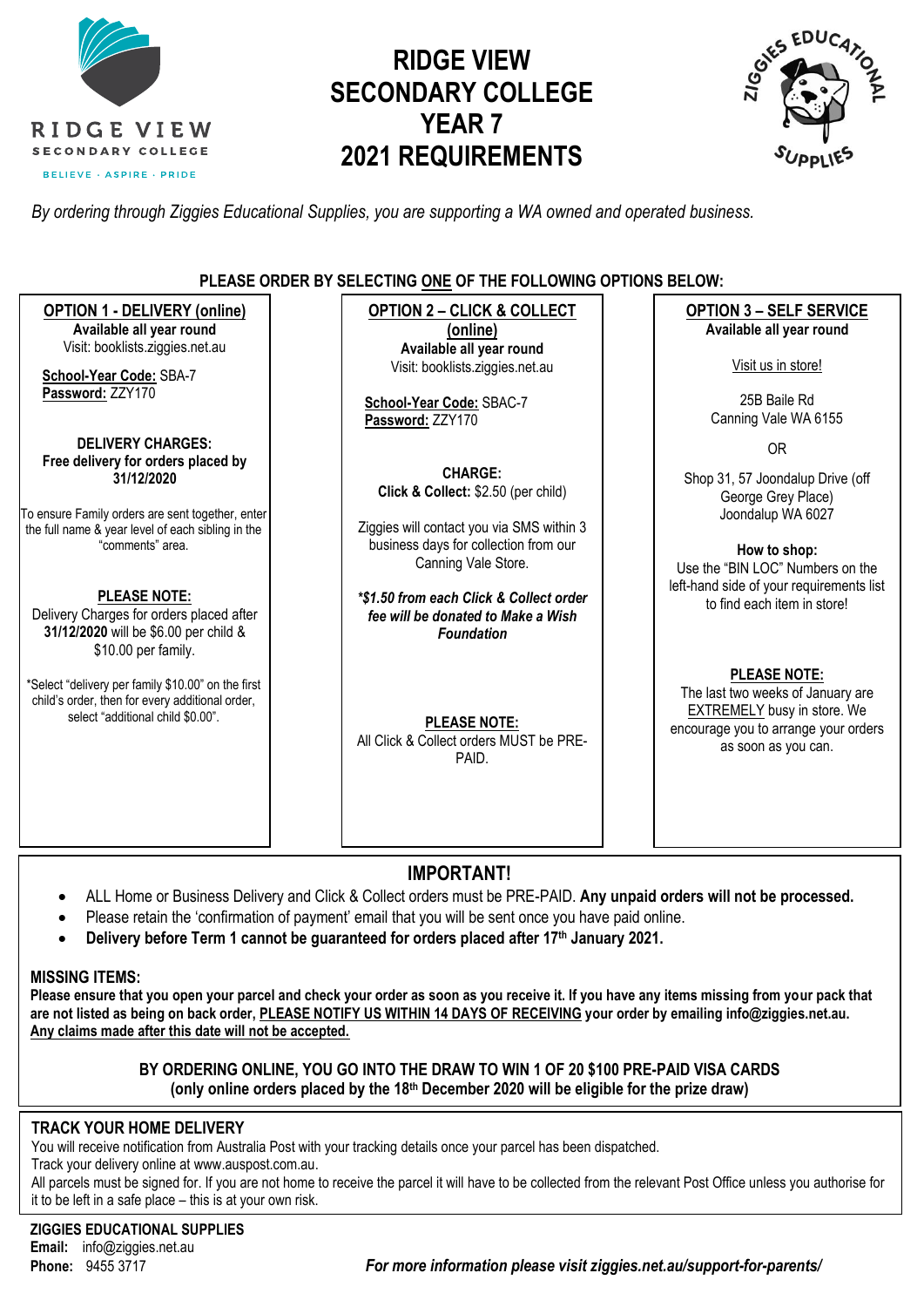

*Follow us on social media to see our latest specials and events.*



### **REFUNDS:**

- Refunds will be granted for textbooks/workbooks on your Requirements List that are in **PERFECT** condition up to the **14 th February 2021 or 14 days from date of purchase** (whichever is the latter). PERFECT condition = still wrapped in packaging, no name written on, no bent corners, no book covering.
- **NO REFUNDS WILL BE ISSUED FOR DIGITAL PRODUCTS**

 $9:00$ am –  $3:00$ pm

 $9:00$ am – 5:00pm

 $9:00$ am – 3:00pm

- **NO REFUNDS WILL BE ISSUED FOR ITEMS MARKED WITH A #, THESE ITEMS ARE FIRM SALE.**
- Ziggies will gladly refund or exchange any items deemed faulty from the manufacturer.
- **YOU MUST BRING IN YOUR RECEIPT. A REFUND WILL NOT BE GIVEN IF THE RECEIPT IS NOT PRESENTED.**

### **Store Trading Hours:**

*Extended hours:* Sat 9<sup>th</sup> Jan

## **Store locations:**

❖ 25B Baile Rd Canning Vale WA 6155

*(Please be aware that there is limited parking in the last two weeks of January. Please be respectful of neighbouring businesses. To avoid parking issues, we strongly encourage you to visit our store earlier or select the click and collect option)*

❖ Shop 31, 57 Joondalup Drive (off George Grey Place) Joondalup WA 6027

*(There is extra parking at Edgewater Train Station – show us a photo of your ticket to be reimbursed the \$2.00 fee) \*valid until 2nd March 2021*

**\* Christmas Eve (24th Dec) 9:00am-3:00pm**

Mon – Fri 9:00am – 5:00pm Saturday 9:00am – 1:00pm

 $\text{Sat } 16^{\text{th}}$  Jan  $\text{Sat } 23^{\text{rd}}$  Jan  $\text{Sat } 9:00$ am – 5:00pm

Thurs  $28<sup>th</sup>$  Jan  $8:00$ am –  $6:00$ pm Fri 29th Jan 8:00am – 6:00pm  $Sat 30<sup>th</sup> Jan$  9:00am – 5:00pm Sun 31st Jan 11:00am – 4:00pm Mon 1st Feb 8:00am – 6:00pm

**\* Closed all public holidays (i.e. Christmas Day, Boxing Day, New Year's Day, Australia Day etc.)**

### **Covid-19:**

Sat 6<sup>th</sup> Feb

Due to the current situation with Covid-19, we will be monitoring and restricting (if necessary) the number of customers in store for the safety of our customers and staff. If you are visiting our stores in the last 2 weeks of January, please be aware that you may need to wait in line to enter our stores for self-service, so please limit the number of family members you bring with you. We highly recommend that you visit before this time or select the click and collect option.

### **Plastic Bags:**

We encourage you to bring re-usable bags into store if doing self-service. Re-usable plastic and fabric bags will be available to purchase if required.

### *Please cut along this line and retain this slip as a reminder*

**.**

### **ADDITIONAL NOTES**

EACH YEAR GROUP HAS BEEN COLOUR CODED, YEAR 7'S FOR 2021 ARE RED. CAN YOU PLEASE ENSURE YOU PURCHASE THE RED REQUIRED ITEMS.

**------------------------------------------------------------------------------------------------------------------------------------------------------------------------**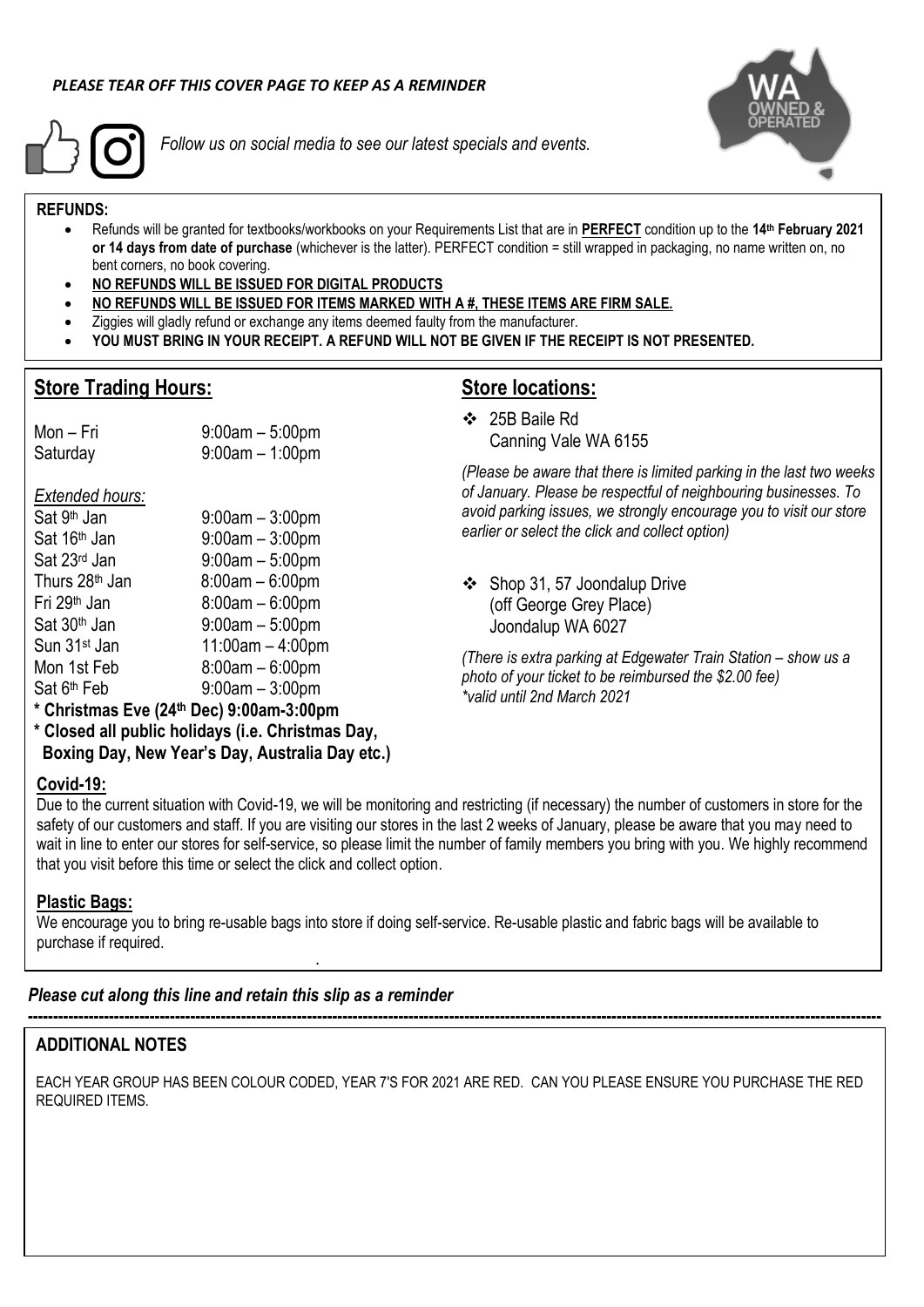## **RIDGE VIEW SECONDARY COLLEGE YEAR 7 2021**

|                |                                                                                 | PLEASE TICK THE ITEMS YOU WISH TO PURCHASE |   |                          |              |  |
|----------------|---------------------------------------------------------------------------------|--------------------------------------------|---|--------------------------|--------------|--|
| <b>BIN LOC</b> | <b>ITEM</b>                                                                     | <b>NOTES</b>                               | ✓ | <b>QTY PRICE EA</b>      | <b>TOTAL</b> |  |
|                | <b>DESIGN &amp; TECHNOLOGY</b>                                                  |                                            |   |                          |              |  |
| 0139           | Display Book A4 20 Inserts Red                                                  |                                            |   | \$1.55<br>$\mathbf{1}$   | \$1.55       |  |
| 0180           | Document Wallet Cardboard Red                                                   |                                            |   | \$0.85<br>1              | \$0.85       |  |
| 0235           | Exercise Book Olympic A4 96 Page 8mm                                            |                                            |   | $\mathbf{1}$<br>\$1.15   | \$1.15       |  |
| 0507           | Safety Glasses                                                                  |                                            |   | 1<br>\$7.15              | \$7.15       |  |
|                | <b>SUBTOTAL</b>                                                                 |                                            |   |                          | \$10.70      |  |
|                |                                                                                 |                                            |   |                          |              |  |
| <b>ENGLISH</b> |                                                                                 |                                            |   |                          |              |  |
| 0173           | Document Wallet A4 With Button Red                                              |                                            |   | $\overline{2}$<br>\$1.05 | \$2.10       |  |
| 0235           | Exercise Book Olympic A4 96 Page 8mm                                            |                                            |   | 3<br>\$1.15              | \$3.45       |  |
|                | <b>SUBTOTAL</b>                                                                 |                                            |   |                          | \$5.55       |  |
|                | <b>GENERAL STATIONERY</b>                                                       |                                            |   |                          |              |  |
| 0196           | Eraser Large Vinyl                                                              |                                            |   | $\overline{2}$<br>\$0.40 | \$0.80       |  |
| 0281           | # Highlighter Maped Assorted Colours in Wallet 4                                |                                            |   | \$3.15<br>1              | \$3.15       |  |
| 0315           | # Marker Bullet Texta Wallet 10                                                 |                                            |   | $\mathbf{1}$<br>\$5.30   | \$5.30       |  |
| 0388           | # Pen Artline 200 0.4mm Black                                                   |                                            |   | 1<br>\$2.70              | \$2.70       |  |
| 0392           | # Pen Artline 210 0.6mm Black                                                   |                                            |   | $\mathbf{1}$<br>\$2.70   | \$2.70       |  |
| 0406           | # Pen Medium Point Artline 8210 Blue                                            |                                            |   | 8<br>\$0.35              | \$2.80       |  |
| 0407           | # Pen Medium Point Artline 8210 Red                                             |                                            |   | 5<br>\$0.35              | \$1.75       |  |
| 0419           | Pencil Case Zip Top Micador 340x170mm                                           |                                            |   | 1<br>\$2.35              | \$2.35       |  |
| 0426           | Pencil Coloured Faber Classic 24                                                |                                            |   | $\mathbf{1}$<br>\$7.90   | \$7.90       |  |
| 0441           | Pencil Standard HB Columbia Copperplate                                         |                                            |   | 7<br>\$0.40              | \$2.80       |  |
| 0447           | Pencil Standard 2B Columbia Copperplate                                         |                                            |   | 3<br>\$0.40              | \$1.20       |  |
| 0470           | Pencil Sharpener Single Hole Maped Shaker                                       |                                            |   | \$0.80<br>1              | \$0.80       |  |
| 0506           | Ruler Wooden 30cm                                                               |                                            |   | $\mathbf{1}$<br>\$0.60   | \$0.60       |  |
| 0510           | Scissors Maped School 170mm                                                     |                                            |   | \$1.80<br>1              | \$1.80       |  |
|                | If your child is left handed, please select the scissors below                  |                                            |   |                          |              |  |
| 0517           | Scissors Micador 165mm Left Handed Green Handle                                 |                                            |   | \$1.80<br>0              | \$0.00       |  |
| 1070*          | # Glue Stick UHU White 40g                                                      |                                            |   | 3<br>\$2.75              | \$8.25       |  |
| 1418*          | # USB Thumbdrive V3 3.0 Verbatim 32GB (available behind the counter at Ziggies) |                                            |   | 1<br>\$19.95             | \$19.95      |  |
|                | <b>SUBTOTAL</b>                                                                 |                                            |   |                          | \$64.85      |  |
|                |                                                                                 |                                            |   |                          |              |  |
| <b>HASS</b>    |                                                                                 |                                            |   |                          |              |  |
| 0173           | Document Wallet A4 With Button Red                                              |                                            |   | $\overline{2}$<br>\$1.05 | \$2.10       |  |
| 0201*          | Exercise Book Olympic A4 48 Page 8mm                                            |                                            |   | 4<br>\$0.95              | \$3.80       |  |
|                | <b>SUBTOTAL</b>                                                                 |                                            |   |                          | \$5.90       |  |
|                |                                                                                 |                                            |   |                          |              |  |
| <b>HEALTH</b>  |                                                                                 |                                            |   |                          |              |  |
| 0173           | Document Wallet A4 With Button Red                                              |                                            |   | \$1.05<br>$\mathbf{1}$   | \$1.05       |  |
| 0201*          | Exercise Book Olympic A4 48 Page 8mm                                            |                                            |   | 1<br>\$0.95              | \$0.95       |  |
|                | <b>SUBTOTAL</b>                                                                 |                                            |   |                          | \$2.00       |  |
|                | <b>HOME ECONOMICS</b>                                                           |                                            |   |                          |              |  |
| 0139           | Display Book A4 20 Inserts Red                                                  |                                            |   | \$1.55<br>1              | \$1.55       |  |
| 0235           | Exercise Book Olympic A4 96 Page 8mm                                            |                                            |   | \$1.15<br>1              | \$1.15       |  |
|                | 2L Plastic Container with Lid is required - see Kmart.                          |                                            |   |                          |              |  |
|                | <b>SUBTOTAL</b>                                                                 |                                            |   |                          | \$2.70       |  |

*Prices for the above items will be charged in store. All prices include GST. Prices are subject to change.* 

*NO REFUNDS WILL BE ISSUED FOR ITEMS MARKED WITH A # .*